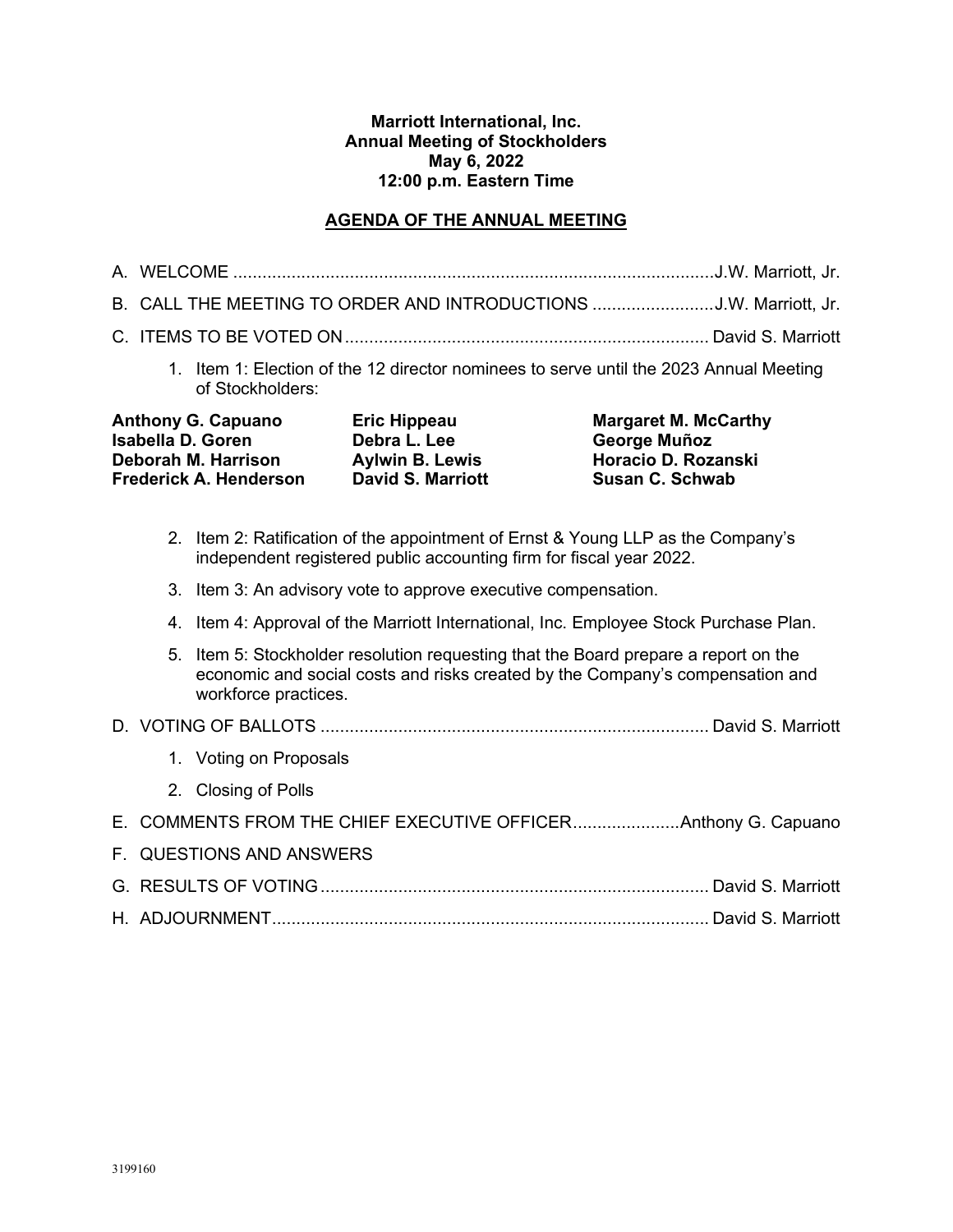## **Marriott International, Inc. Annual Meeting of Stockholders May 6, 2022 12:00 p.m. Eastern Time**

# **RULES OF CONDUCT**

Welcome to the 2022 Annual Meeting of Stockholders of Marriott International, Inc. In fairness to all stockholders participating and in the interest of an orderly meeting, the following rules of conduct will apply:

- 1. Subject to the discretion of the Chairman or his delegates, the meeting will follow the Agenda on the virtual meeting website. The only business to be conducted at the meeting are the matters set forth in the 2022 Proxy Statement.
- 2. Only stockholders as of the close of business on the record date, March 9, 2022, may vote or ask a question at the meeting. Stockholders need not vote at the meeting if you already voted by proxy. However, if you wish to change your vote, or if you have not voted, you may vote online during the meeting until the polls close.
- 3. Proponents of the stockholder proposals (or their duly appointed representatives) who have not made alternative arrangements with the Company will be provided an opportunity to present their proposal telephonically live during the meeting and will be allowed three minutes to present their proposal. Proponents or their representatives should restrict their comments to the stockholder proposal they are presenting.
- 4. A general Question and Answer session will be held at the end of the meeting, as reflected in the Agenda. Questions may be submitted during the meeting by following the instructions listed on the virtual meeting website. In fairness to other participants, please limit questions to one per stockholder. Questions from multiple stockholders on the same topic or that are otherwise related may be grouped and answered together at the discretion of the Chairman or his delegates. Questions may be edited for clarity or to conform to these Rules.
- 5. The views of all stockholders are welcome. However, the purpose of the meeting will be observed, and we reserve the right to edit or reject questions we deem unclear, profane, or otherwise inappropriate. The Company will not address comments or questions that are:
	- irrelevant to the business of the meeting, the Company or the conduct of its operations;
	- related to pending or threatened litigation;
	- profane or include derogatory references that are not in good taste;
	- substantially repetitious of statements made by other stockholders;